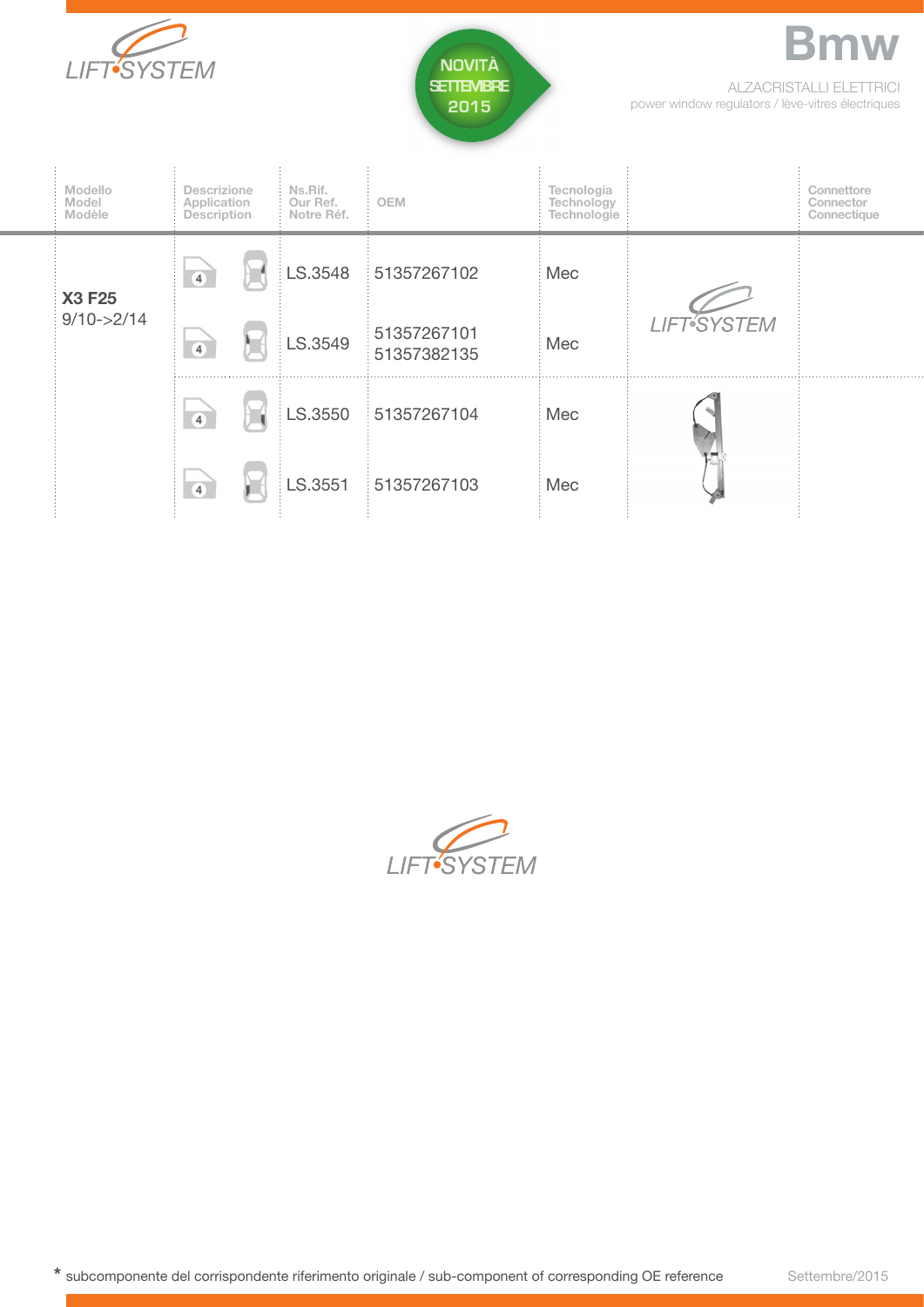| <b>LIFT-SYSTEM</b>               |                                                  |                                   | <b>NOVITÀ</b><br><b>SETTEMBRE</b><br>2015 | Lamborghini<br><b>ALZACRISTALLI ELETTRICI</b><br>power window regulators / lève-vitres électriques |                          |                                        |  |
|----------------------------------|--------------------------------------------------|-----------------------------------|-------------------------------------------|----------------------------------------------------------------------------------------------------|--------------------------|----------------------------------------|--|
| Modello<br>Model<br>Modèle       | <b>Descrizione</b><br>Application<br>Description | Ns.Rif.<br>Our Ref.<br>Notre Réf. | <b>OEM</b>                                | Tecnologia<br>Technology<br>Technologie                                                            |                          | Connettore<br>Connector<br>Connectique |  |
| <b>DIABLO</b><br>$1/90 - > 1/01$ | $\overline{2}$                                   | LS.2320                           |                                           |                                                                                                    |                          |                                        |  |
|                                  | $\overline{2}$                                   | LS.2321                           |                                           |                                                                                                    | LIFT <sup>5</sup> SYSTEM |                                        |  |

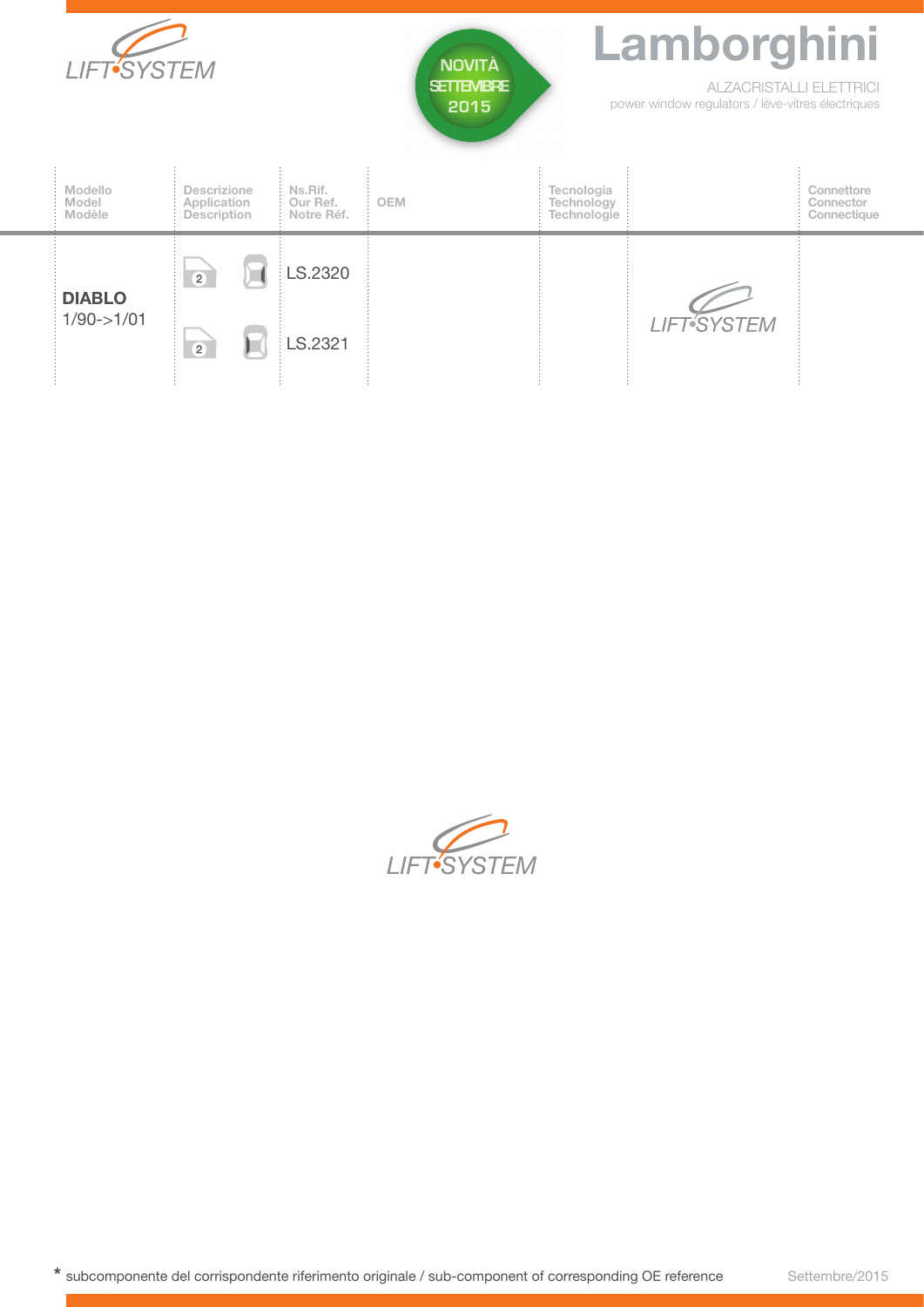

ALZACRISTALLI ELETTRICI power window regulators / lève-vitres électriques

**Skoda**

|  | Modello<br>Model<br>Modèle                | <b>Descrizione</b><br>Application<br>Description |  | Ns.Rif.<br>Our Ref.<br>Notre Réf. | <b>OEM</b>        | Tecnologia<br>Technology<br>Technologie |  | Connettore<br>Connector<br>Connectique |
|--|-------------------------------------------|--------------------------------------------------|--|-----------------------------------|-------------------|-----------------------------------------|--|----------------------------------------|
|  | <b>FABIA</b><br>$3/07->$                  | $\overline{2}$                                   |  | LS.4196                           | 5J4837462         | Mec                                     |  |                                        |
|  |                                           | $\overline{2}$                                   |  |                                   | LS.4197 5J4837461 | Mec                                     |  |                                        |
|  | <b>NOVITÀ</b><br><b>SETTEMBRE</b><br>2015 | $\overline{4}$                                   |  | LS.7888                           | 5J4839462         | Mec                                     |  |                                        |
|  |                                           | $\overline{4}$                                   |  | LS.7889                           | 5J4839461         | Mec                                     |  |                                        |
|  | NOVITÀ<br><b>SETTEMBRE</b><br>2015        | $\overline{4}$                                   |  | <b>LS.OR7888</b>                  |                   | Mec/Pan                                 |  |                                        |
|  |                                           | $\overline{4}$                                   |  | LS.OR7889                         |                   | Mec/Pan                                 |  |                                        |